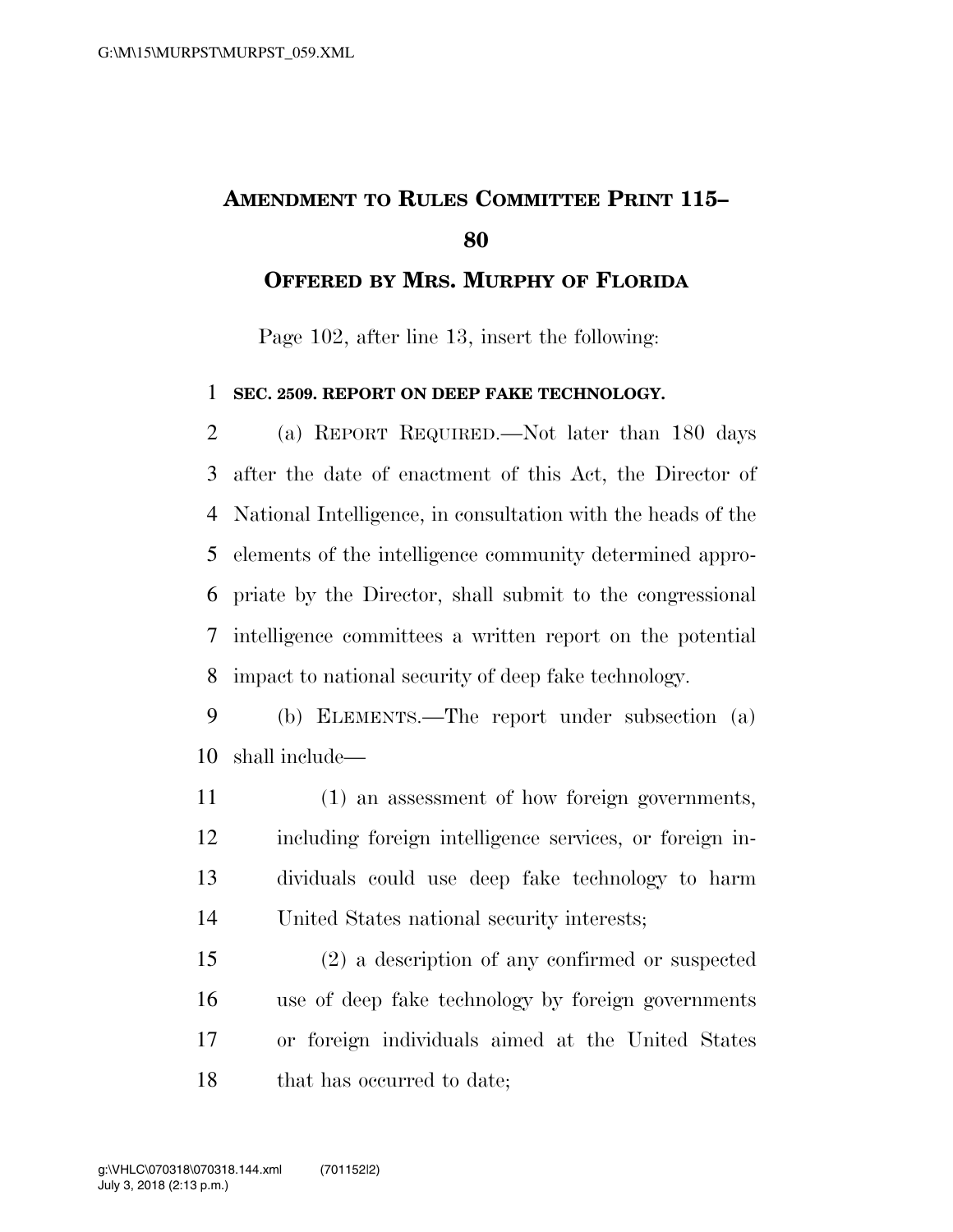(3) an identification of the counter-technologies that have been or could be developed and deployed by the United States Government, or by the private sector with Government support, to deter and detect the use of deep fake technology by foreign govern- ments or foreign individuals, along with an analysis of the benefits, limitations and drawbacks of such counter-technologies, including any concerns related to privacy; (4) an identification of the element of the intel-11 ligence community that has, or should have, lead re- sponsibility for monitoring the development of, use of, and response to deep fake technology; (5) recommendations regarding whether the in- telligence community requires additional legal au- thorities or financial resources to address the threat posed by deep fake technology; and (6) any other information the Director believes appropriate. (c) FORM OF REPORT.—The report required under this section shall be submitted in both classified and un- classified forms. (d) DEEP FAKE TECHNOLOGY DEFINED.—In this section, the term ''deep fake technology'' means the full